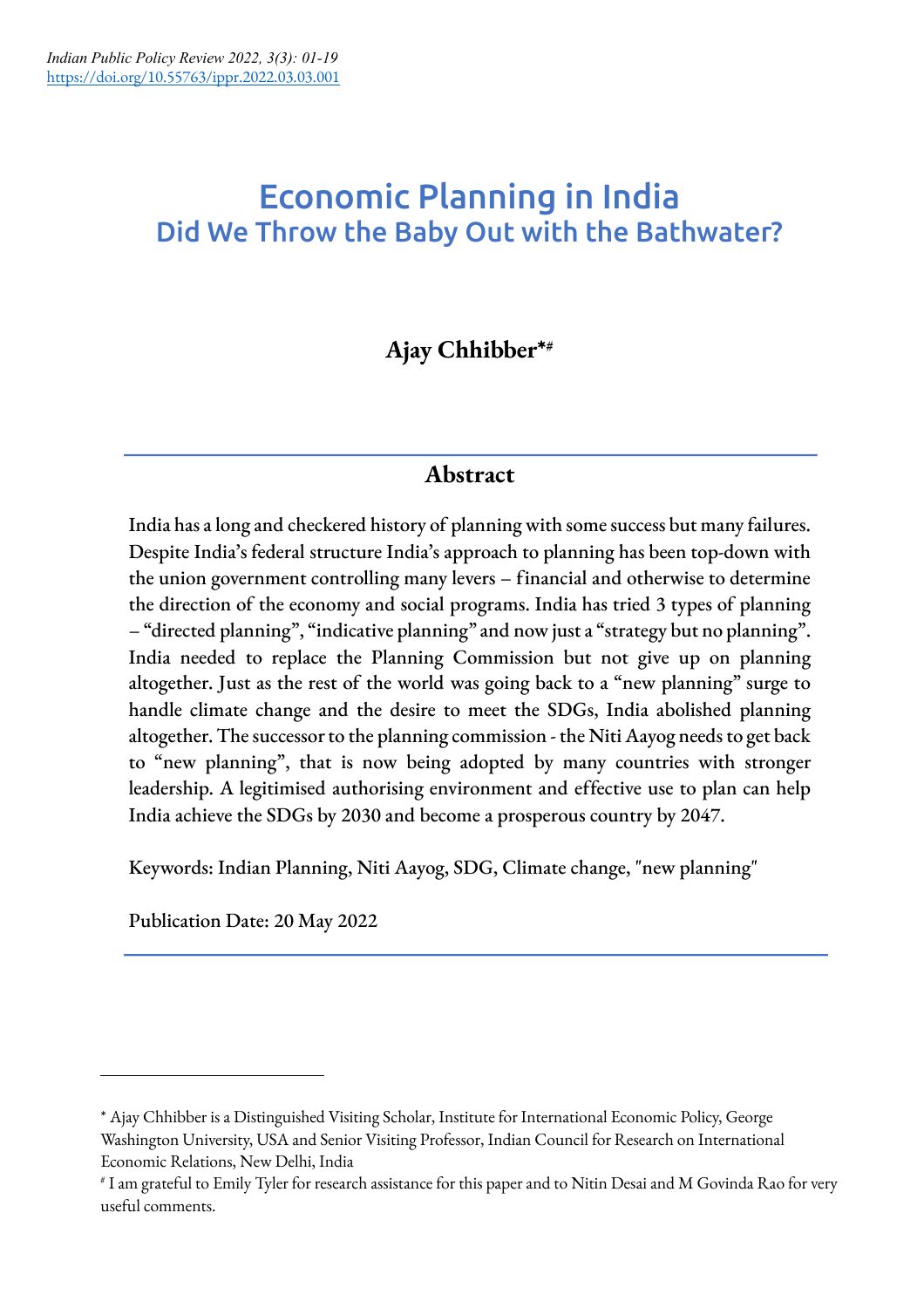## **I Introduction**

n this paper, we examine what role planning systems and their efficacies have played in delivering different socio-economic outcomes. The three distinct types of planning – "directed planning", "indicative planning" morphed into what could be described as "prescriptive planning "and now In this paper, we examine what role planning systems and their efficacies have played in deliver different socio-economic outcomes. The three distinct types of planning – "directed planning" indicative planning" morphed in

It is difficult to disentangle the role of planning and planning systems from broader economic policy choices in determining socio-economic outcomes. India followed a policy of import substitution with state-led development in its first four decades of development from 1950-1990. But then starting in 1991, India changed course and opened considerably to the world allowing the private sector to play a much bigger role in the economy. It also shifted its approach to planning from more directed planning to indicative planning and finally since 2018 to no overt planning.

Despite India's federal structure, India's approach to planning and managing its economy has been top-down. Whether this has served India well will be examined in this paper.

Finally, the paper will try to assess where India stands today – with no overt planning and whether this approach serves India well given its stage of development and with huge challenges – especially climate change and increasing inequality – that confront its policymakers. India abolished planning just when the rest of the world was seeing a resurgence in planning. The paper argues for a thoroughly revamped Niti Aayog, with a return to new planning systems, with much stronger political leadership, greater intellectual capacity and authorising (but not necessarily financial) powers over union and state plans.

#### **II: History of Indian Planning and Its Ef ficacy**

India's long history of planning, starting well before independence, has made seminal contributions to the concepts of planning. However, India's planning systems have had, at best, mixed success in helping India achieve economic and social development.

#### **A Brief History**

From 1950 to 2017, the concept of planning was carried through the Five-Year Plans, developed, executed, and monitored by the Planning Commission (1951-2014) and the NITI Aayog (2015- 2017). Between 1950-65, India shifted to state-led industrialisation, import substitution, and directed planning including industrial licensing. As a result, India's economy grew slowly at around 3-4% GDP growth and poverty increased.<sup>1</sup> From 1965 onwards the focus was on agriculture as food shortages dominated and more populist policies were introduced from 1970 onwards under the slogan "Garibi Hatao" when banks were nationalised.

India's economy started to do better since 1980 when there was some internal liberalisation. But the more sustained jump in economic growth came from the 1991 reforms when India started opening the economy to the rest of the world and did away with industrial licensing in many sectors which allowed the private sector to invest and grow. In line with economic policy India also changed its approach to planning. The 8<sup>th</sup> Five-Year plan (1992-97) clearly recognised this change when it stated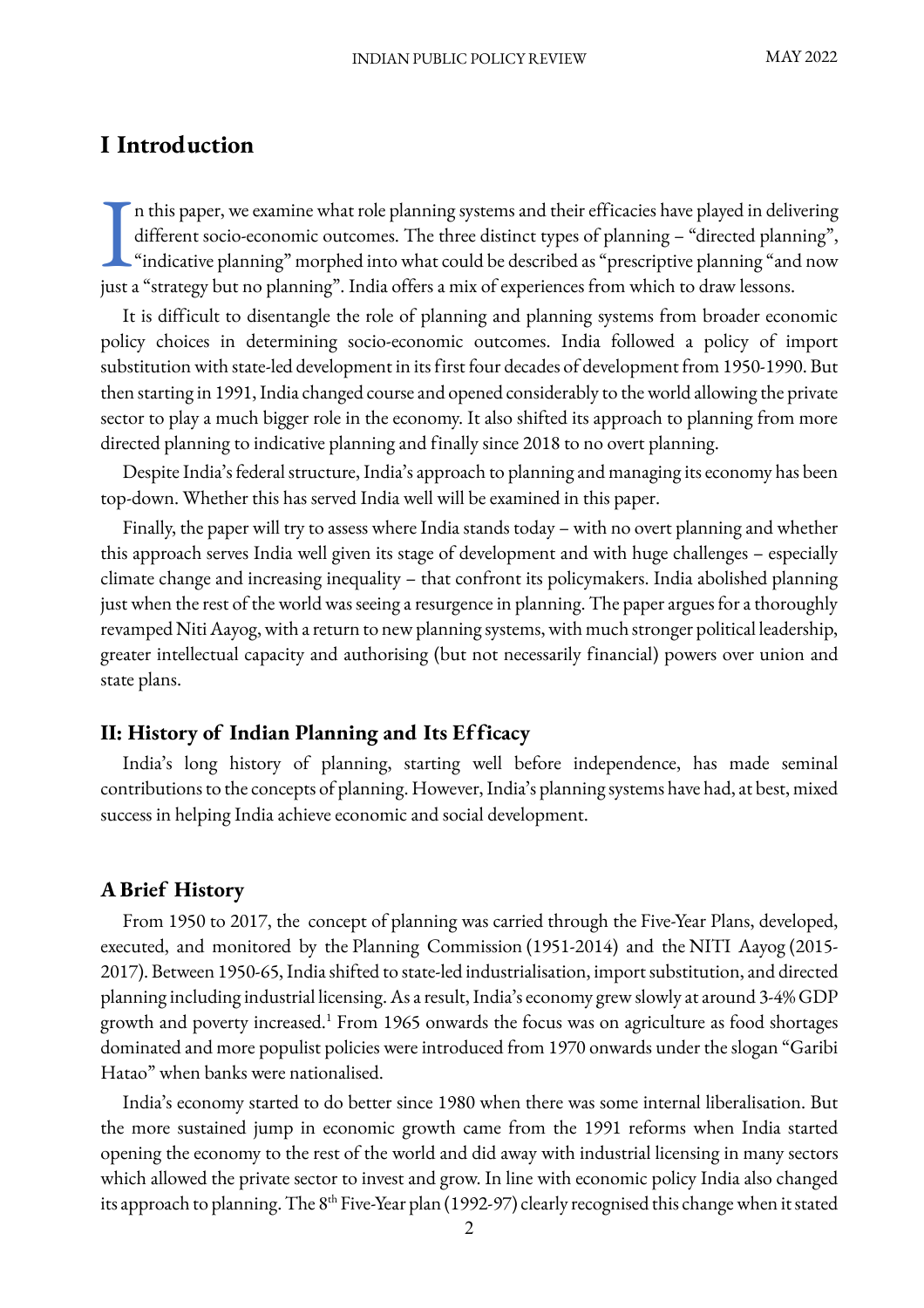"In line with the changed circumstances, we have redefined the role of the Planning Commission. From a highly centralized planning system, we are gradually moving towards indicative planning."

This shift was cemented further in the Ninth Five-Year Plan which was put together under Prime Minister Atal Bihari Vajpayee of the BJP. It stated

"The Eighth Five-Year Plan had explicitly indicated a shift from directive to largely indicative plan…… The planning process today, therefore, focuses on planning for policy so that the signals that are sent to the economic system induce the various economic agents to behave in a manner which is consistent with the national objectives."

As India's growth accelerated and inequalities widened, the Eleventh Five-Year Plan 2007-2012, shifted its focus to more inclusive growth. But as it recognised, it began to infringe heavily through a resurgence in centrally sponsored schemes (CSS) into areas which were the domain of the states "An important aspect of the Eleventh Plan is that most of the public sector programmes are in areas that are normally in the domain of State Governments …."

According to a study done for NITI Aayog by NIPFP, in 2012, there were 147 such schemes initiated by various Central ministries (Rao 2015). In 2013, these schemes were consolidated into 66 and in 2014, after the 14th Finance Commission made the recommendation to increase the tax devolution to 42 per cent of the divisible pool, the Central government consolidated the schemes into 28 and classified them into "Core of the core", "Core" and "Optional" with matching requirements from the States stipulated at 30 per cent, 40 per cent and 50 per cent respectively. But this just meant that each scheme now had many sub-schemes, with even larger matching funding requirements. As a result, indicative planning began to look more like "prescriptive planning" and created huge resentment amidst states. A typical district administrator does not know how many programs are being implemented in his/her district, let alone how well they are delivering.

Concerns with the controlling nature of the Planning Commission<sup>2</sup> led to its abolishment in 2014 and the creation of NITI Aayog.<sup>3</sup> The new NITI Aayog was expected to prepare a 15-year vision, a 7year strategy and a 3-year implementation plan. But all it has done is prepare a New India Strategy @75 and even that has been upended by the pandemic.

India is now going against the global trend where we see the number of countries with a national development plan has more than doubled, from about 62 in 2006 to 134 in 2018. More than 80 per cent of the global population now lives in a country with a national development plan of one form or another. This is a stunning recovery of a practice that had been discredited in the 1980s and 1990s as a relic of directed economies and state-led development. Several factors have fostered this re-emergence of what is called "new national planning" but from about 2015 the momentum for producing plans has accelerated, driven in part by a need to plan for the Sustainable Development Goals (SDGs) according to Chimhowu, Hulme and Munro (2019).

NITI Aayog has the twin mandate to oversee the adoption and monitoring of the SDGs in the country and promote competitive and cooperative federalism among States and UTs. As its SDG report states "The first element of the strategy is to ensure that attainment of SDGs become central to the policy goals of not only the different Ministries in the Central Government but also of the State Governments. Given the complex nature of the task involved, NITI Aayog uses the framework of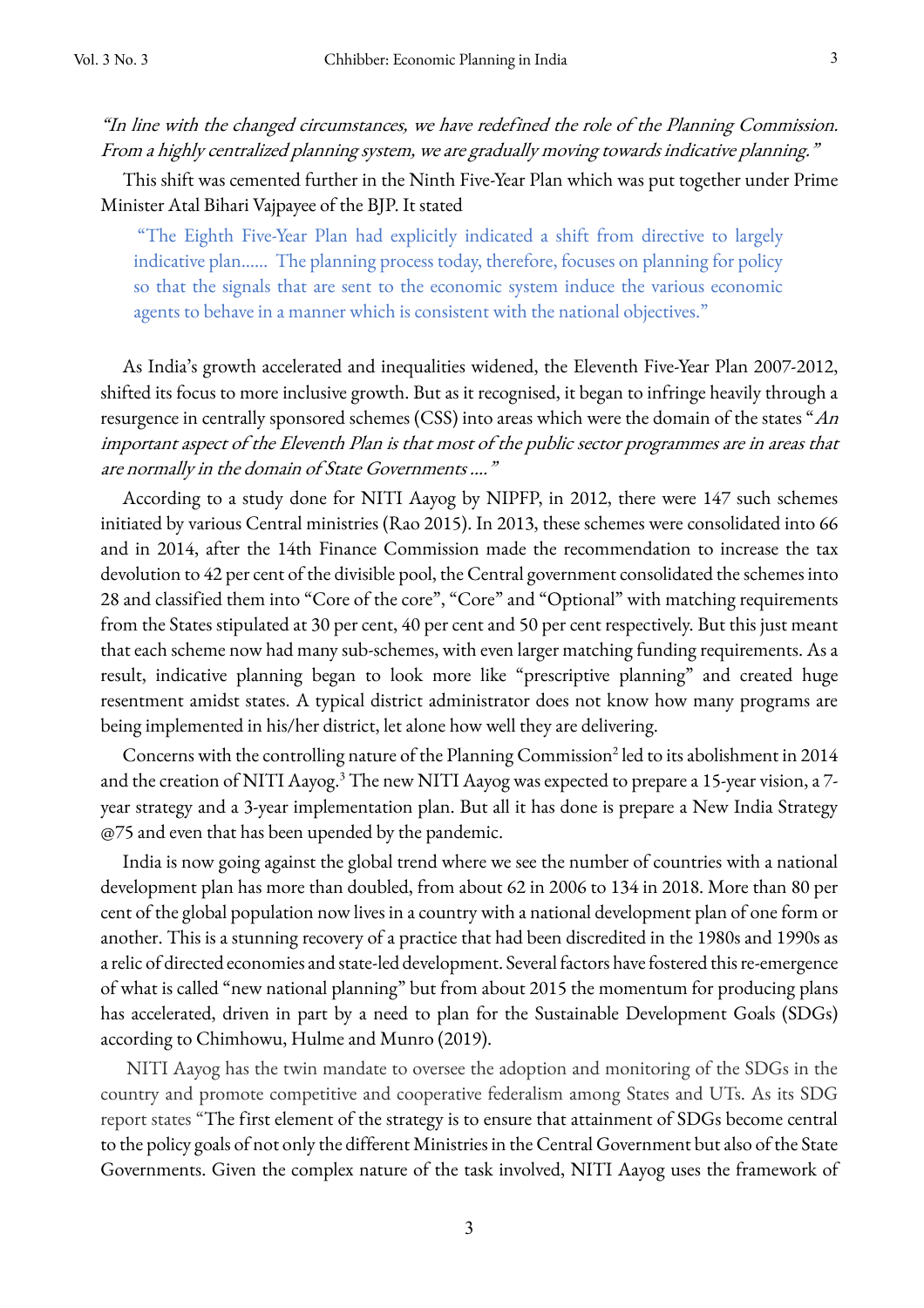cooperative as well as competitive federalism to align the policies and schemes of State and Central Governments in these sectors to achieve the SDGs" (see Figure 1) (2019).

But Niti Aayog as the government's premier think tank needs to do more than just prepare indices of progress. Achieving the SDGs will require a better understanding of synergies between various indicators, so that progress on several indicators can be made by ensuring development programs that address key constraints. For example, health outcomes will depend on access to health but will also depend on clean water and sanitation, education (especially for girls), clean air, transport, better housing, and access to modern energy among some of the key factors. How well these are provided in a coordinated package at the local level makes all the difference. Under the Addis Ababa Action Agenda – the financing framework that followed the adoption of the SDG's – the Integrated National Financing Framework (INFF) has been developed. <sup>4</sup> Several countries have adopted this and made progress in developing INFF's – among them Indonesia is a prominent one. One way to make progress towards the SDG's maybe to have the NITI Aayog take the lead in developing an INFF for achieving the priority SDGs for India by 2030.



#### Figure 1: SDG Index for India by States and Union Territories

Performance of States - SDG Index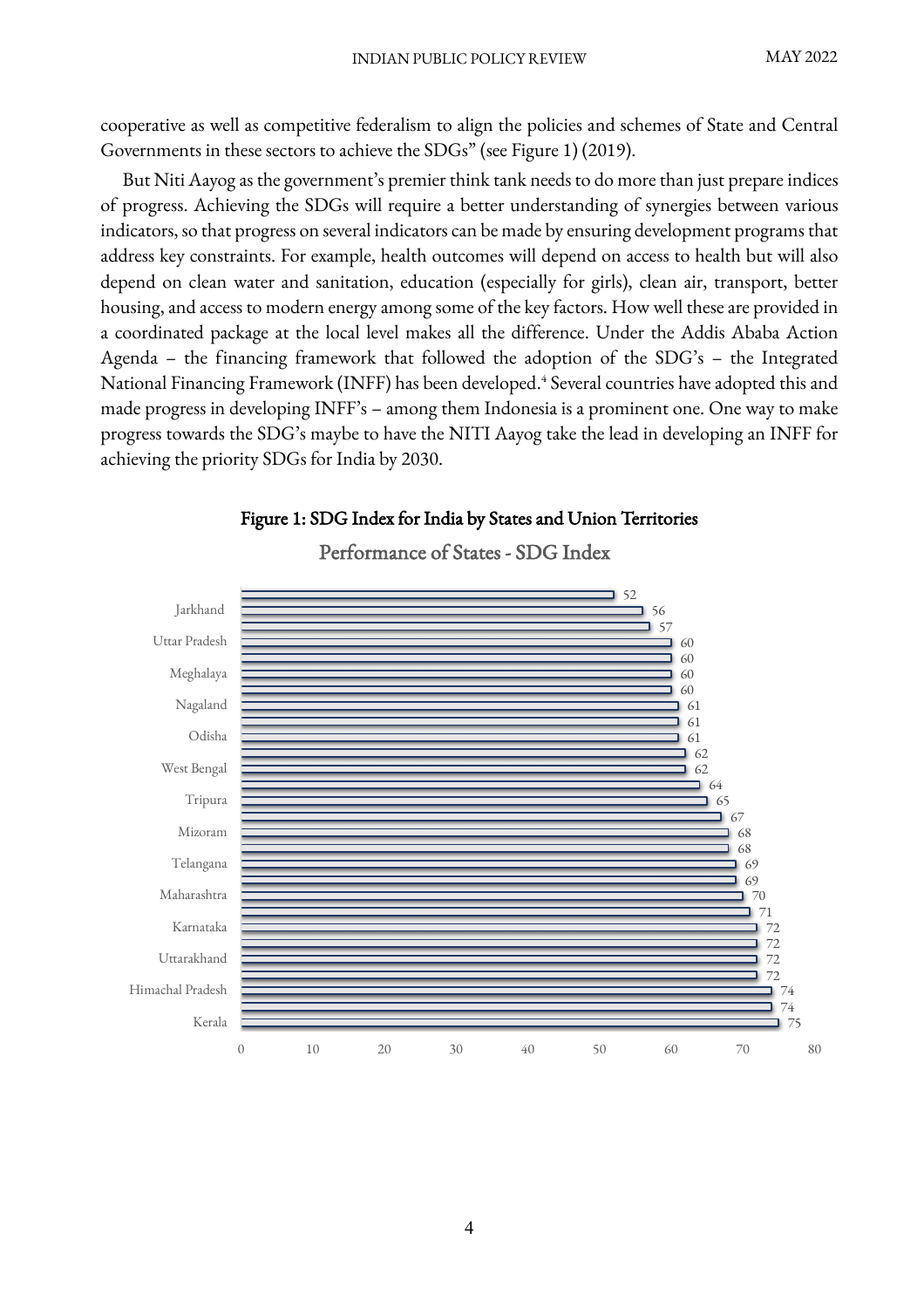

### Performance of Union Territories - SDG Index

Source: SDG India Index and Dashboard | iTech Mission (niti.gov.in)

India's constitution also recognised a third tier of local government, but this third level of government has remained weak.<sup>5</sup> This inability to plan and deliver services at the level of local administration has meant that planning approaches have been more top-down and not grassroots based. An Aspirational (earlier backward) Districts Programme (ADP)– was set up under NITI Aayog in 2018 designed to reach directly down to the district level ostensibly in cooperation with states. These 112 aspirational (earlier called backward) districts across the country have been learning from and competing against each other to record improvement across the SDGs 3, 4, 6, 8, 9, 10: focusing on health and nutrition, education, agriculture and water resources, financial inclusion and skill development, and basic infrastructure.

But despite progress in these areas, some 7 years since the establishment of NITI Aayog, questions are being raised as to whether India can continue to function without medium-term planning. Annual budget allocations are made by the Finance Ministry to meet various investment goals and objectives but without a well-defined plan. NITI Aayog's advice is also not taken seriously by state governments as it comes without resources. Some feel that NITI Aayog should have resources it allocates to address development imbalances and that the Ministry of Finance is naturally focused on budgetary management rather than development outcomes.<sup>6</sup> While no one wants a return to the old Planning Commission, a more involved and competent NITI Aayog, with a stronger voice is clearly needed.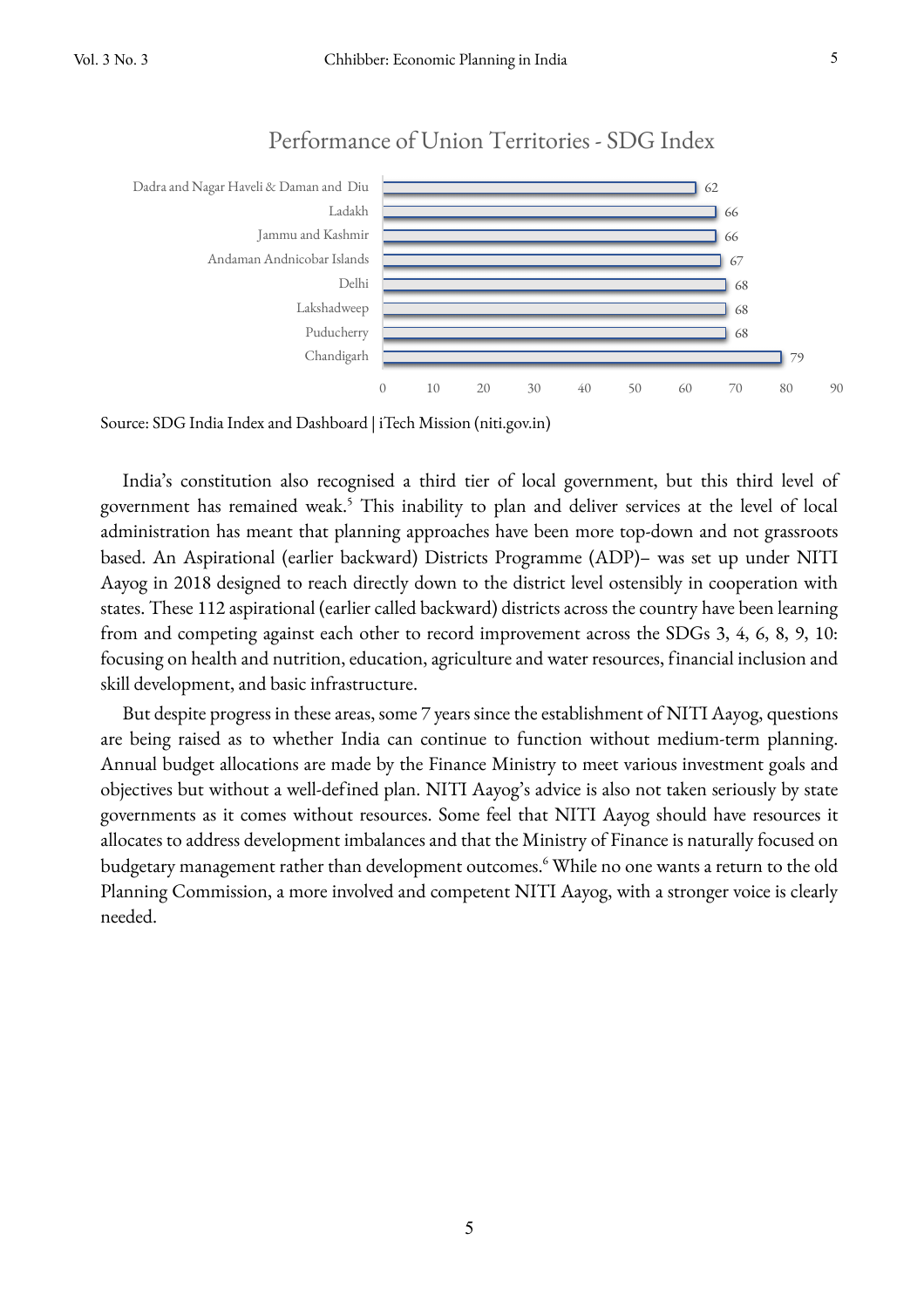

Figure 2: Rising Horizontal Inequality Across Indian States (Provinces)

Source: India Inequality Report 2018, Himanshu

Going forward any new planning system will need to address three major lacunae. First, India saw a huge rise in inequality, both individual and across states (see Figure 2) and across other dimensions such as gender, caste and even religion, despite planning. Poverty saw decline but India still has substantial challenges on this front. Second, India placed heavy emphasis on industrialisation but despite all its best efforts, India saw premature de-industrialisation.7 As a result, a large share of its population remains dependent on agriculture and now faces a farm crisis. Third, India's ability to provide adequate healthcare and social protection to a large mass of its population has remained a huge drawback – now laid bare during the COVID pandemic. And to add to this climate change – the mother of all market failures- looms as a major challenge which will require planned government interventions.

### **III: Structure of the Planning System and Authorising Environment.**

What were the Key Problems with the Planning Commission? <sup>8</sup>

Concerns Regarding Federalism: The Planning Commission, by performing the role of a control commission rather than a recommending body exceeded the scope of its authority. This overreach was egregious due to the Planning Commission's influence on the allocation of funds to the State governments which directly impacts Centre-State relations. The explicit allocation of the responsibility to determine the distribution of Central funds between the Centre and the various States to the Finance Commission is clear from Article 280, Constitution of India. Art. 280(2): It shall be the duty of the Commission to make recommendations to the President as to a) the distribution between the Union and the States of the net proceeds of taxes which are to be, or may be, divided between them and the allocation between the States of the respective shares of such proceeds; b) the principles which should govern the grants in aid of the revenues of the States out of the Consolidated Fund of India; and c) any other matter referred to the Commission by the President in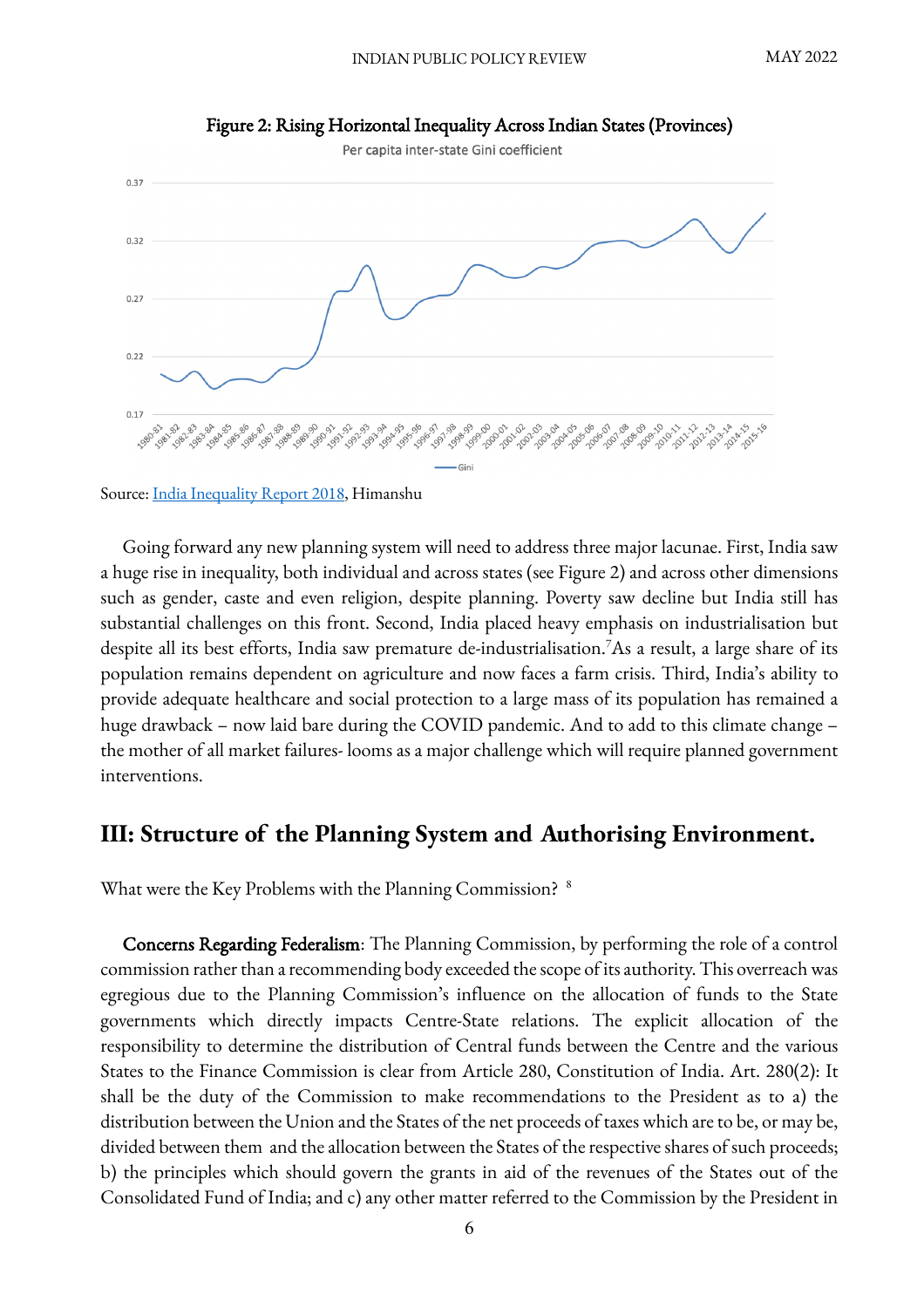the interests of sound finance. By assuming the crucial function of allocating resources to the States, the Planning Commission clearly came into conflict with the role of Finance Commission.

Concerns of Accountability: Unlike the Ministers of Central Government Ministries, the Deputy Chairman is not subject to Parliamentary oversight by means of questioning in Parliament. He is answerable to Parliament only indirectly through the offices of the Minister of State for Planning and Statistics. Since the Deputy Chairman holds Cabinet rank and outranks the Minister of State for Planning and Statistics, the latter cannot be expected to effectively supervise his actions. This means that the Planning Commission is not subject to Parliamentary oversight through its leader like regular Ministries of the Central Government. This lack persists with the NITI Aayog. This lack of authorising environment eventually affected its legitimacy.

Concerns Regarding Human Resources and Organisational Structure: The Planning Commission was criticised for becoming a monolithic bureaucracy no different from other Central ministries in the way it was administered. The staff of the PC and even the NITI Aayog do not report to the experts but to a Secretary with administrative experience but no domain knowledge. The organisation has also been accused of becoming a 'parking lot' for officers from various ministries (IAS or IES officers) between assignments or who were in dis-favour at that time, who have neither the specialised domain level expertise nor the training to carry out long term economic planning.<sup>9</sup>

Consultation Process: The consultation process around the formulation of the Five-Year Plans was also a huge factor in making the PC unpopular. According to Sen there were three tiers of consultation (2020). The first was -in the Planning Commission itself – where there were divisions corresponding to each ministry in the government, with a mapping also to each state and union territory.

The second part of the consultation process was the Steering Committees and Working Groups that were set up by the PC prior to the preparation of the Plan. The Steering Committees were chaired by a Member (Minister of State) of the Planning Commission and were composed of Secretaries of Ministries relevant to that subject. The Steering Committees established Working Groups to dig deeper into sub-components of these broader subjects and were chaired by the relevant Secretary of that subject and were composed of experts from the PC and from the states.

The third level of consultations was at the political level, where an Approach Paper to the Plan would be sent to the states to get their feedback and subsequently discussed at the National Development Council (NDC) chaired by the Prime Minister. Over time as more and more states were led by parties other than the government at the Centre, more frustration built in, and states felt the NDC meeting were just a façade. The consultation process at the Centre also lost its value as line ministries felt their views were disregarded.

Prioritisation: India's failure on key issues like education, health, sanitation could also be laid at the priorities set by the PC. For example, on education Sudarshan (2020) argues that the shift to promote heavy industry in the early stages of planning – led to placing greater emphasis on higher and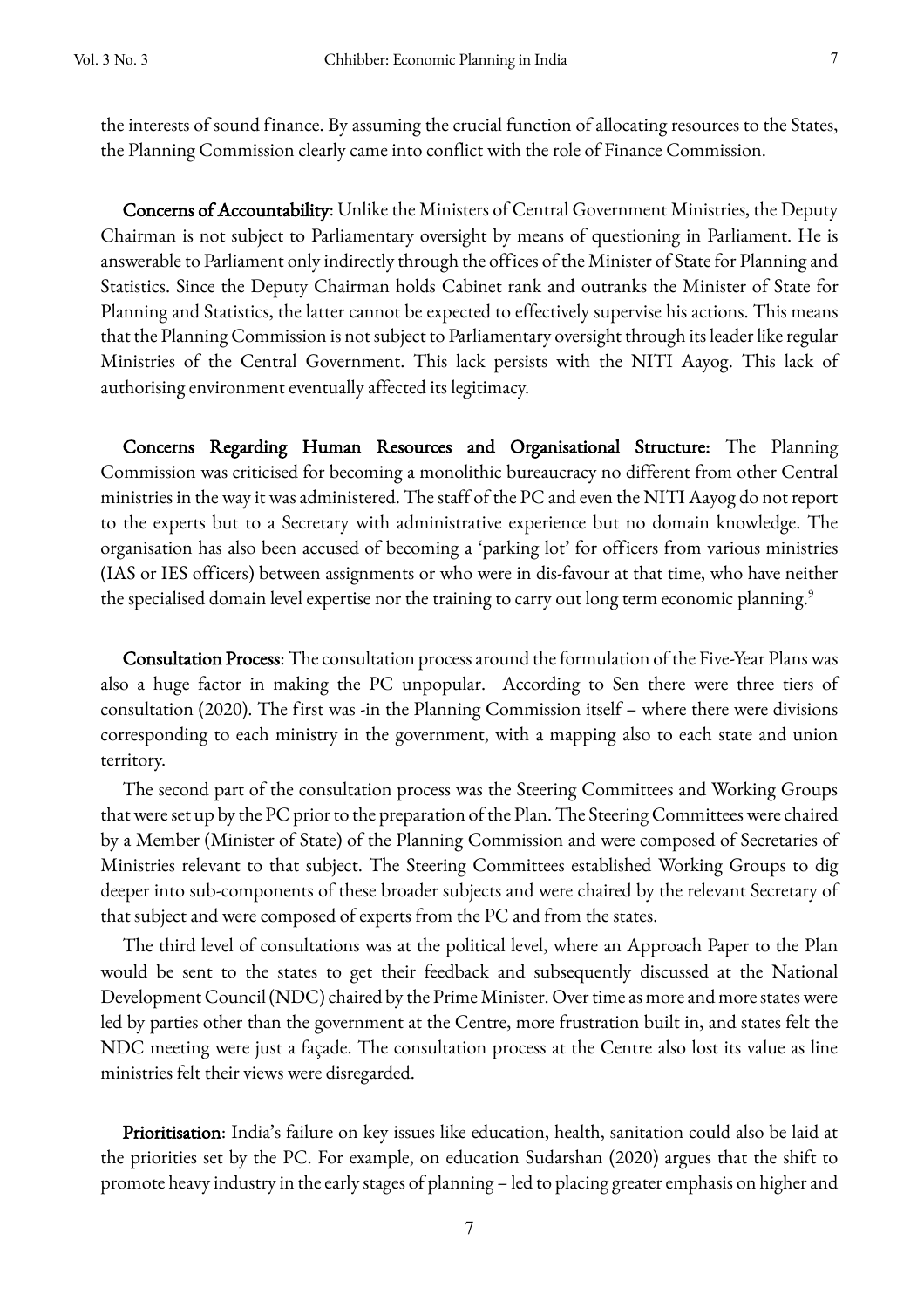technical education and to somewhat greater neglect of elementary education. In subsequent phases of Indian planning, the shift to private education especially after 1990 for secondary and tertiary education was also influenced by thinking in the PC. A major outcome of this approach was greater inequalities in India's education system as reflected even today in the UNDP's inequality adjusted HDI, where loss due to educational inequality is significant.

In the initial years of planning the PC placed heavy emphasis was on industrialisation – but not in labour -intensive basic industry which could have provided lots of employment and helped move people out of agriculture. As a result, India's structural transformation has been hugely distorted, with a very large share of its labour force remaining in agriculture. Between 1950-51 and 2010-11, agriculture share in income fell from 51.8% to 18.21 % but its share in the labour force fell from 68.85% to 54.59% and as late as 2019-20 was still over 40% and beginning to rise again. And despite all the efforts to industrialise in fact the opposite happened. India has had what could be called "premature industrialisation".

There are many factors responsible for this from complex labour laws to problems in land acquisition and access to capital, which have raised costs to industry and are spelt out in greater detail in Chhibber (2021). In addition, as argued by Mehrotra (2020) , India reduced its tariffs very substantially since 1991 but along with its Free Trade Agreements led to the creation of Inverted Duty Structure (IDS) in many key manufacturing sectors, which have hurt its competitiveness and forced India to reverse course and increase tariffs. This shows that India did not have a central policy coordination system which many East Asian countries developed – such as MITI in Japan and the National Development and Reform Commission in China.

Perspective Planning: Over the last 70 years perspective planning has also been tried and emphasised somewhat inconsistently by the PC. Long-term thinking on water, energy, land use has been attempted but without consistency as the focus was always on the Five-year plan. This will become more important as climate change looms heavily on India's future economic and social outcomes. But even the NITI Aayog has failed, so far, to address these longer-term perspectives.

## **IV: Financing and Budgeting of Plan Expenditure, Costing, Learning and Evaluation**

India's mechanisms and formulations for assessing development needs have in the past largely been top-down. As a result, development finance allocations are not needs based but driven by decisions taken at the top. This was done through five-year plans with resources assigned to plan and non-plan expenditure.

For horizontal (between states) and vertical balance (between the union government and the states) a mechanism for revenue sharing was needed and that is why the constitution created the Finance Commission. But that could only cover committed expenditure as including new expenditure planned by the states in such a statutory mechanism would have been difficult. The distinction between plan and non-plan got extended even to Union Ministries because approving committed expenditure was the responsibility of the Finance Ministry while plan expenditure had to be discussed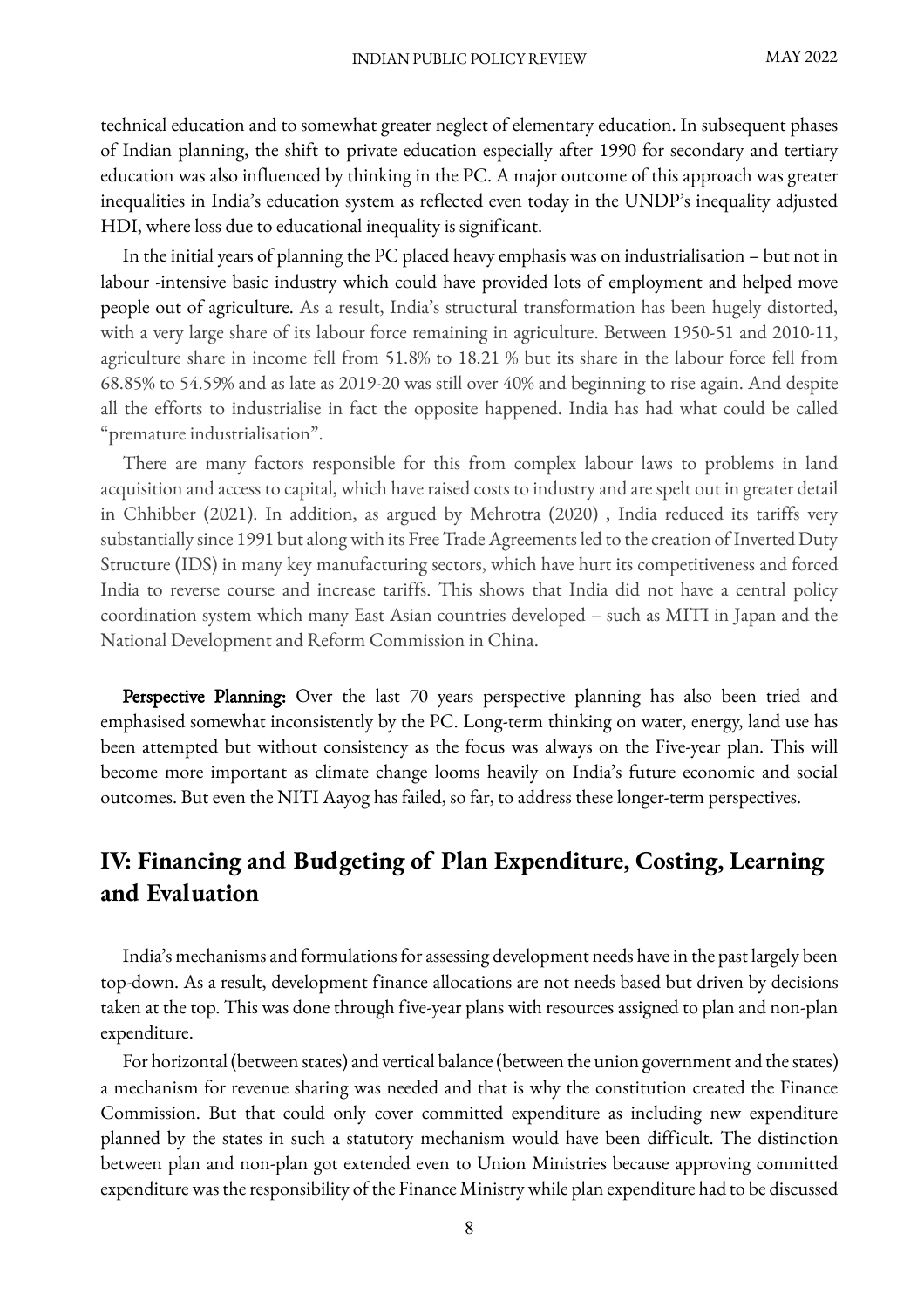with the Planning Commission. This was often criticised because it was felt that the non-plan provision for maintenance of established projects like say roads often suffered. All this led the Rangarajan Committee to recommend that the distinction between plan and non-plan expenditure did not serve any useful purpose (2011).

Moreover, with the emergence of opposition run states the Planning Commissions block grants were based on a formula (Gadgil formula)<sup>10</sup> rather than a state-by-state analysis of development needs. There was another development-the rapid increase in centrally sponsored schemes on matters within the remit of States.

Decisions on how plan expenditure was to be financed was largely in the hands of the Union Government. External assistance, even for state level projects had to have union government approval, though over time a formula emerged giving some additionality to the states where the externally assisted projects were to be implemented. The PC would usually prepare an overall budget projection that allowed for generous development spending and the Finance Ministry would do the opposite, but the final decision rested with the finance minister. All this has changed now, not just because of the elimination of the plan/non-plan distinction, but also the widening terms of reference of the Finance Commissions, the shift of a lot of public sector funding to the capital market, Goods and Services Tax (GST) and the growing complexity of Union-State political relations. But now with the NITI Aayog having no financial powers, an annual exercise within the Finance Ministry is done to make allocations to sectors and between capital and revenue expenditure.<sup>11</sup>





Source: RBI Handbook of Statistics on the Indian Economy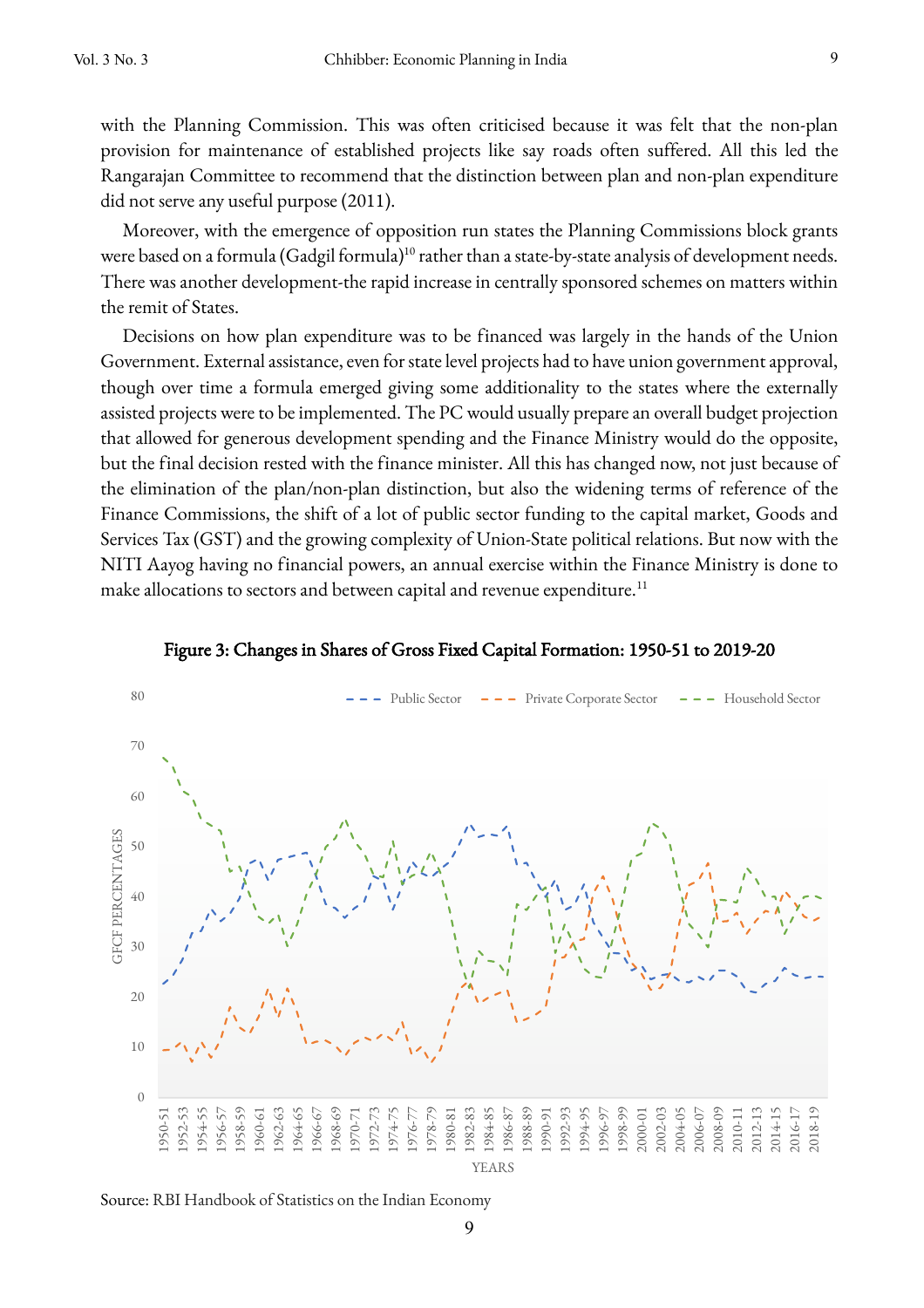There were three major problems with the financing framework for planning. The first was that the government's own resources were subject to considerable uncertainty. The second, was that increasingly over time (see Figure 3) a substantial part of investment was now in the hands of the private sector not the government and there was no way for the government to know precisely how much investment would be realised. The third was huge cost over-runs in various projects both in item wise EPC (engineering, procurement and contracting) projects, in fixed cost EPC projects and subsequently in PPP projects as well.

By way of illustration of the first problem, we look at the plan vs realised financing of the  $11<sup>th</sup>$  Five-Year Plan from 2007-2012, the last plan which was completed by a government committed to planning. The current revenue projections were far short as the Global Financial Crisis in 2008 reduced revenues and counter cyclical measures required more expenditure. In addition, the Sixth Pay Commission provided large unanticipated salary increases eating into current revenue surpluses. These gaps had to be made up by huge borrowings which in turn reduced credit for the private sector and hurt private investment. Moreover, investment by public enterprises also fell as the governmentimposed price controls – to address the high inflation that was a result of high fiscal deficits – which ate into their investable profits. The lack of an adequate macroeconomic financing model that could help better understand these linkages was a major lacuna of the financing plan.

To illustrate the second problem, we look at the planned and actual investment in the  $11<sup>th</sup>$  and  $12<sup>th</sup>$ Five-Year Plan. In the 11<sup>th</sup> Five-Year Plan the shortfall in public investment was to be made up by increases in private investment but this did not materialise. As stated by Deputy Chairman of the Planning Commission, "While there may be a shortfall of about 8.7 per cent (Rs.1,25,266 crore) in public investment as compared to the initial targets for the Eleventh Plan, this is likely to be made good by an increase of about 20 per cent (Rs.1,23,321 crore) in private investment."

This problem was even more acute in the  $12<sup>th</sup>$  Five-Year Plan. According to NITI Aayog "The revised share of private investment in Twelfth Plan is now projected at about 34 per cent, compared with 48 per cent in the original projection and is less than the 37 per cent achieved in the Eleventh Plan." (Verma 2017)

With the advent of indicative planning, there should have been a better effort at understanding of the objectives and the instruments available to the government in making the plan a reality. This dissonance between instruments and objectives existed even during the phase of directed planning as pointed out by Mohan and Aggarwal (1990), but continued to a greater degree after 1991 liberalisation. While the state now had a much smaller share in investment it continued to have considerable presence in the economy through State-owned enterprises and through other means of control such as the regulatory bodies, spectrum, licenses and land and mineral allocations. Thus, the state was unable to ensure that instruments and objectives were aligned, because it had no clear framework or model to understand the behaviour of the market economy.12

The third major issue was cost over-runs in projects. Costing of projects is done by taking known costs for various types of projects and building into them cost-escalation clauses for WPI inflation. Initially cost escalation due to delays and new contingencies was allowed but the rules for these were changed to reduce disincentives for project delays. Different types of projects have also been used to improve completion time and costs from piece wise EPC contracts, to fixed cost EPC contracts to BOT (Build-Operate-Transfer) contracts for PPP projects. These changes according to Ram Singh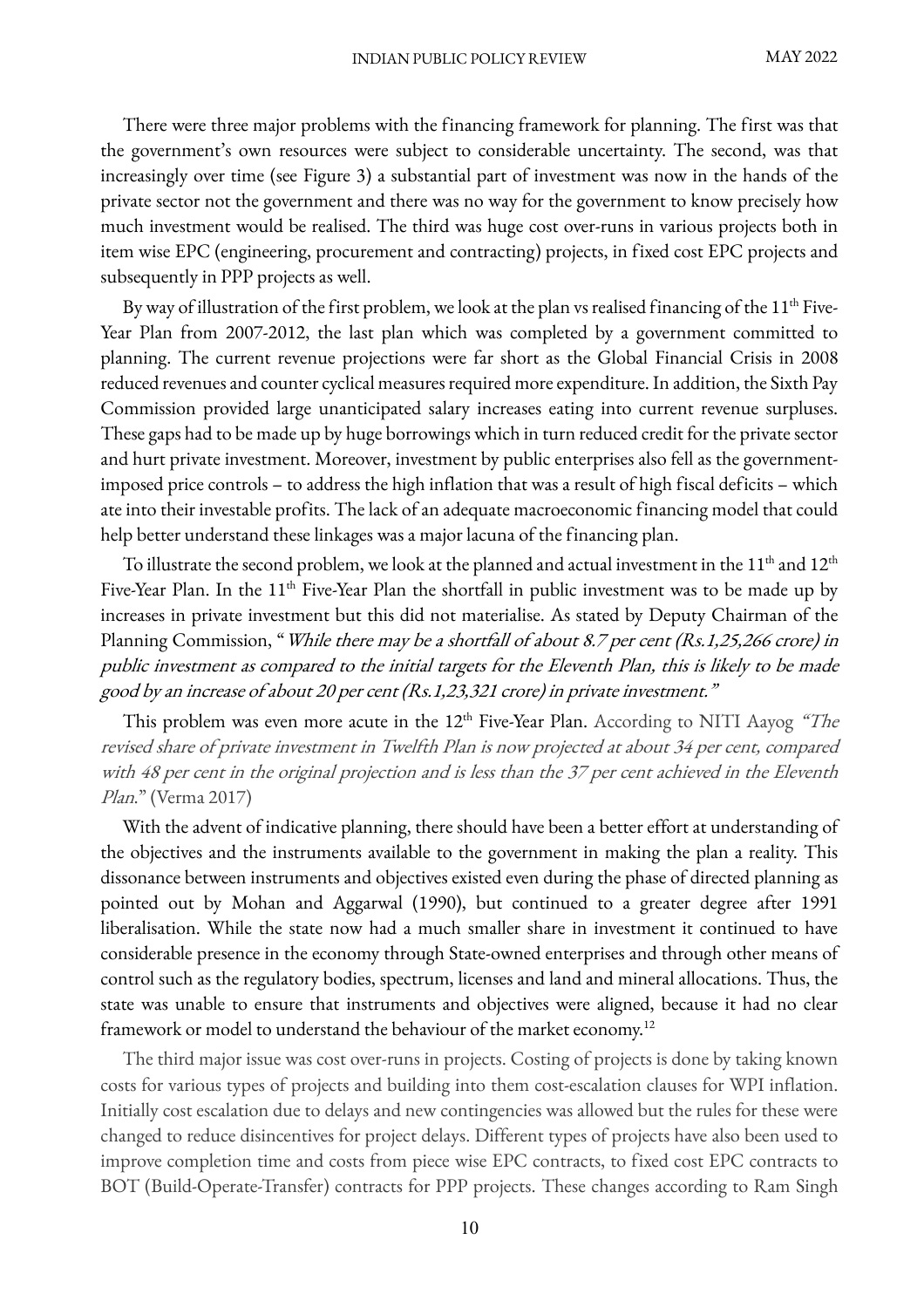have led to a decline in delays and cost overruns since the 1980s (2010). Project delays are one of the crucial causes behind the cost overruns.

Bigger projects have experienced much higher cost overruns compared to smaller ones. Percentage cost overruns also escalate with the length of the implementation phase – ceteris paribus, the longer the implementation phase, the higher the cost overruns in absolute as well as percentage terms. Compared to other sectors, projects in road, railways, urban-development sectors, as well as those in civil aviation, shipping and ports, and power sectors have experienced much longer delays and significantly higher cost overruns.

| <b>SECTORS</b>              | Twelfth plan<br>projection | Twelfth plan<br>(revised<br>projection) | Eleventh plan<br>(actual) |
|-----------------------------|----------------------------|-----------------------------------------|---------------------------|
| Electricity                 | 15,01,666                  | 10,99,266                               | 6,93,480                  |
| Renewable Energy            | 3,18,626                   | 1,68,415                                | 89604                     |
| Roads and Bridges           | 9,14,536                   | 7,64,323                                | 4,60,286                  |
| Telecommunications          | 9,43,899                   | 4,53,792                                | 3,79,414                  |
| Railways                    | 5,19,221                   | 3,77,610                                | 1,99,939                  |
| Metro Rail Projects         | 1,24,158                   | 87605                                   | 43457                     |
| Irrigation                  | 5,04,371                   | 3,96,021                                | 2,28,736                  |
| Water Supply and Sanitation | 2,55,319                   | 1,76,523                                | 1,16,936                  |
| Ports                       | 1,97,781                   | 67016                                   | 48846                     |
| Airports                    | 87714                      | 27832                                   | 35537                     |
| Storage                     | 58441                      | 41769                                   | 21430                     |
| Oil and Gas Pipeline        | 1,48,933                   | 60608                                   | 60080                     |
| Total                       | 55,74,663                  | 37,24,078                               | 23,77,746                 |

|  | Table 1: Revisions to Investment in Twelfth Five-Year Plan by Infrastructure Sector |
|--|-------------------------------------------------------------------------------------|
|--|-------------------------------------------------------------------------------------|

Source: Niti Aayog

Learning by doing has led to some of these improvements but these benefits have run their course. Nevertheless, cost escalation remains a huge issue as can be seen from Figure 4, with cost escalation in the range of 20% year after year and the accumulated cost over-run on large projects running to 50- 60%. The solution is to have smaller projects (break bigger projects into more manageable bits) and to avoid very long gestation projects when it's hard to predict future uncertainties. A good example of a successful project is the Delhi – Metro project which was broken into 4 phases – had a firm financing plan (under the principal financier JICA rules) and had strong leadership which did not brook political interference (Bandyopadhyay 2017).

Several other issues need to be highlighted regarding financing India's plans:

Dealing with PPP's: As regards Public Private Partnership (PPP) projects, since both annuity payments and Value gap funding (VGF) are provided from budgetary support, these will form part of the Plan of the Centre or the State. It is important to have regular information on the investment realised through PPPs. Therefore, there should be supplement to the Central/ State Budgets providing Project-wise, Ministry-wise, and Sector-wise information on PPPs. In addition to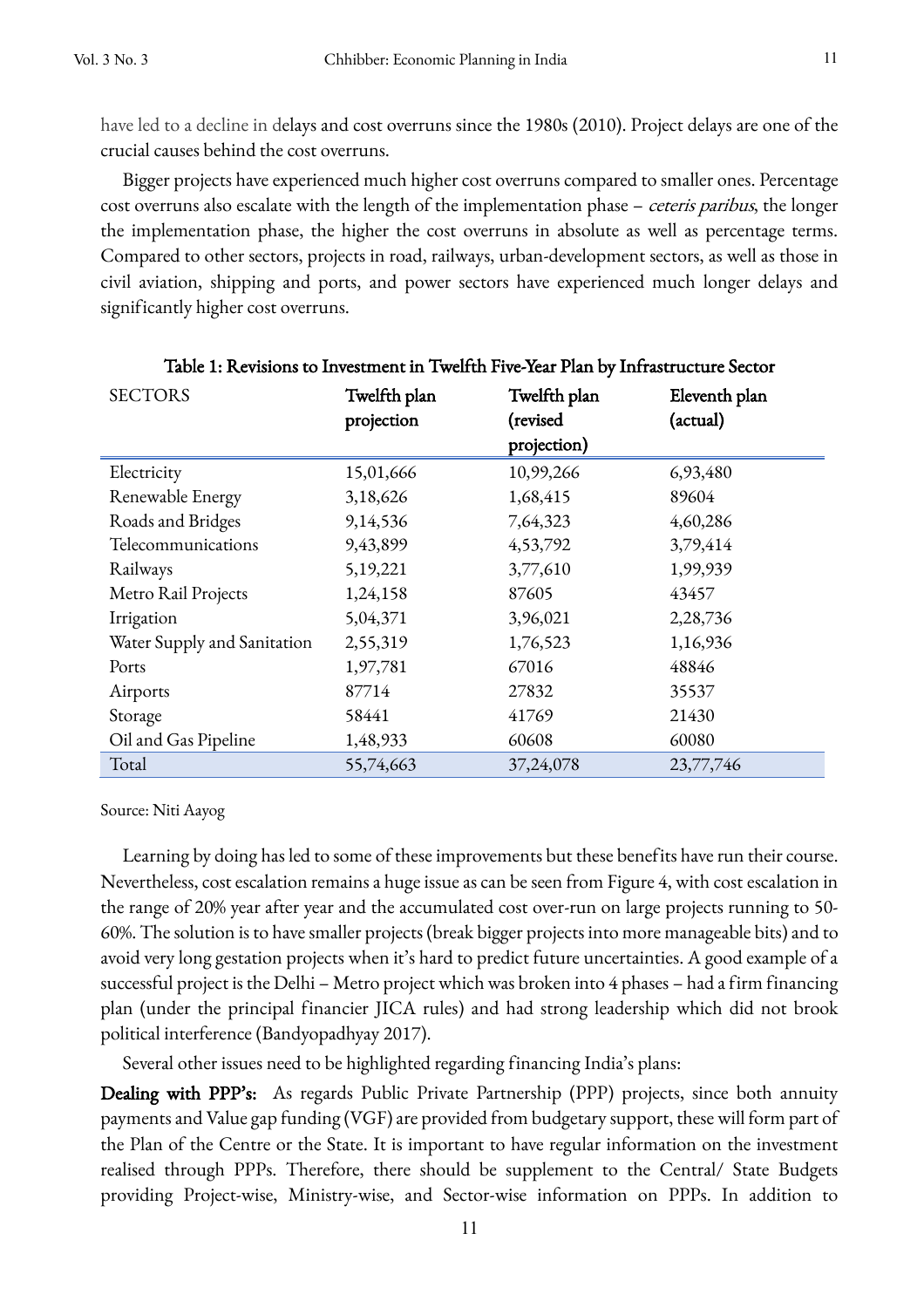inadequate VGF, experience shows that many PPP projects get derailed because government's have not adequately planned for and budgeted ancillary investments that lie in the public domain that will be needed to complete the PPP project. There are also risk guarantees and payment guarantees that must be accounted for in any financing plan. Some face value of these guarantees based on the probability they may be triggered is also needed.

#### Figure 4: Share of cost overrun in infrastructure projects across India from FY 2010-21

Cost Overruns have declined, but remain substantial



Source: MOSPI, Statista

In India the PC also pushed for model PPP concession agreements in various areas– but the reality was that these model agreements were not flexible or suitable for projects in varying conditions. In 2015, given the difficulties in implementation of PPP projects a committee chaired by noted economist Vijay Kelkar was established to review PPP projects (2015). The Kelkar committee has suggested the revival of a defunct proposal to establish 3PIndia to support PPP projects. It has also called for a rational allocation of risks among various stakeholders in a project and moving away from the one-size-fits-all approach to PPP model concession agreements (MCAs).

Investment by State Owned Enterprises and Undertakings: A substantial part of public investment in India (and many developing countries) comes from SOE's. How these decisions are made with respect to plan outlays must be examined and clarified. Large, retained earnings of SOE's for investment reduce dividends for the government which finances plan expenditures. In some cases, excessive dividend demands neglect investments needed by SOE's. Opaque budgetary systems between SOE's and government make decision making erratic. In the 11th Five-year plan, for example, as inflation picked up price controls on SOE's reduced their profits and or increased their losses. This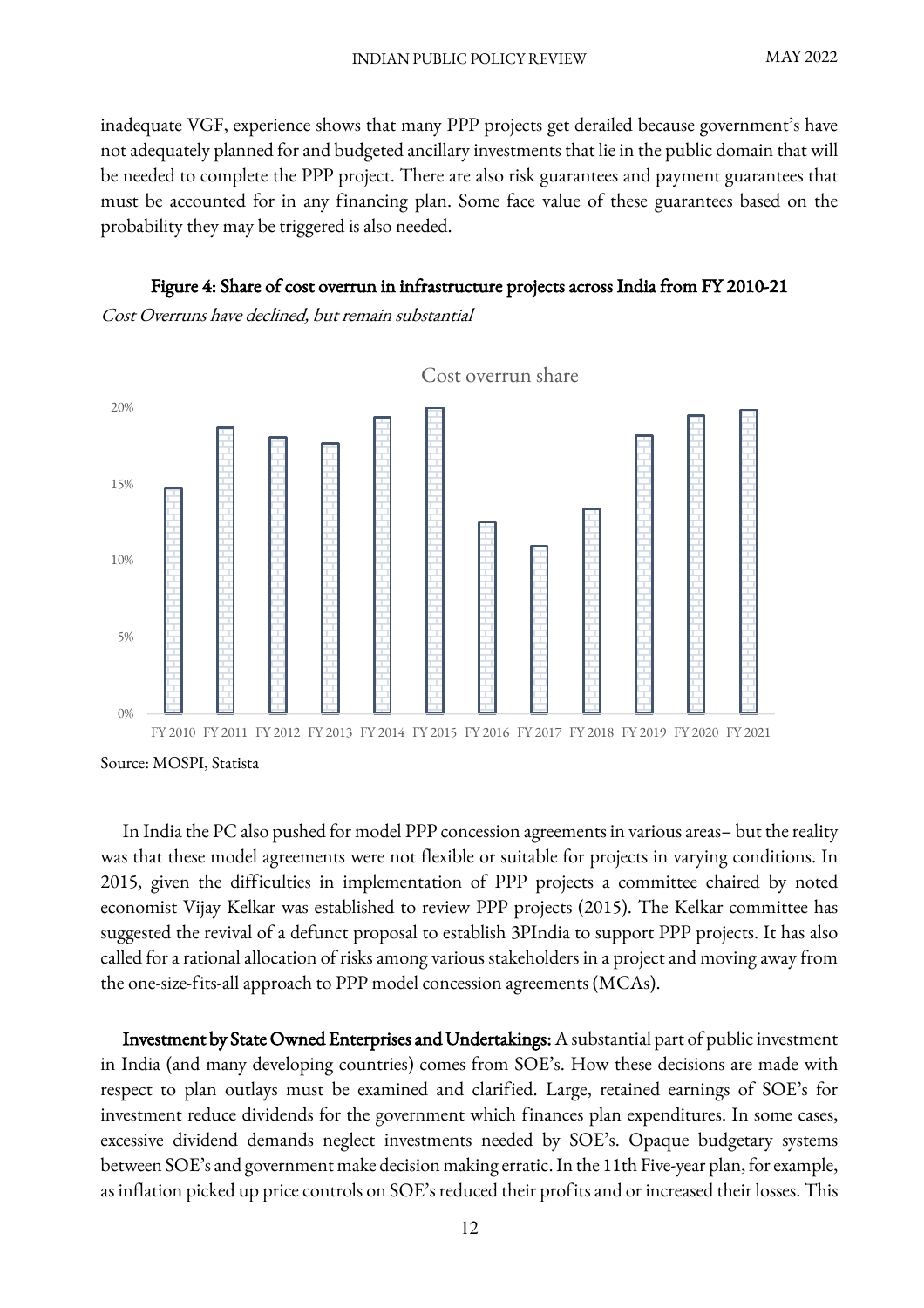affected not only their dividend payments to government which were reduced but also affected their investment plans. This type of cascading effects, where decisions taken for a particular reason start to have implications down the line for other targets in the plan need better understanding and more careful consideration.

Foreign Assistance and Financing: What role did foreign assistance – both technical and financial play in India's planning system? Foreign assistance played an important role in the early stages – especially from the First (1951-56) to the Fifth-Year plan (1974-78) but began to play a much smaller role subsequently. By the Eleventh and Twelfth Five-Year Plans, the net external assistance had declined to become negligible in India's plan financing. Nevertheless, as the role played by JICA in ensuring timely and proper completion of the Delhi Metro shows that the role of foreign financing in helping establish proper institutions remains an important one. Such assistance in bringing international experience, guidelines, and processes and in helping build institutions whether from ADB, World Bank, and other multi-lateral institutions may still be valuable even if their role in overall financing has dwindled.

Evaluation systems in India have remained weak with a much greater focus on monitoring spending and inputs than on outcomes. Insufficient attention has been placed on trying to understand what determines outcomes – especially on health and education. As a result, India's planning system has had insufficient mechanisms to make course correction and optimise returns. The internal evaluation units have lacked expertise and hard-hitting evaluation reports have been suppressed. An Independent Evaluation Office was started in 2013 but was not allowed to continue. At the state level, with some exceptions, there are no evaluations systems at all. India has lagged behind many other middle-income countries in this regard. There is growing body of civil society evaluation entities – and some are very successful – but they remain external to the planning and financial allocation process. The learning and adaptation – a la Hirschman – have been missing and bureaucratic top-down rules have led to a system focused on monitoring spending rather than adjusting to deliver outcomes.<sup>13</sup>

## **V: Lessons and The Way Forward**

This section will summarise 9 lessons from India's planning experience and suggest a way forward for strengthening the planning process.

Lesson 1: Political Authorisation and Legitimacy. The authorising environment must reflect the political system. India had a parliamentary democracy yet developed a planning system and apparatus which had no legislative or constitutional legitimacy. The PC was set up by a government decree and reported directly to the PM, with no parliamentary oversight. The Deputy-Chairman of the PC was given the rank of Cabinet Minister but was not a member of the parliament. This lack of parliamentary oversight eventually came to be a major drawback to its functioning and its acceptability. The constitutionally established inter-state council was neglected and utilised only occasionally but was never involved in the planning process. Without a proper political authorisation – especially in a democratic set-up – the planning process loses legitimacy and implementation suffers. 27 countries have planning processes embedded in their Constitutions which ensures continuity when government's change.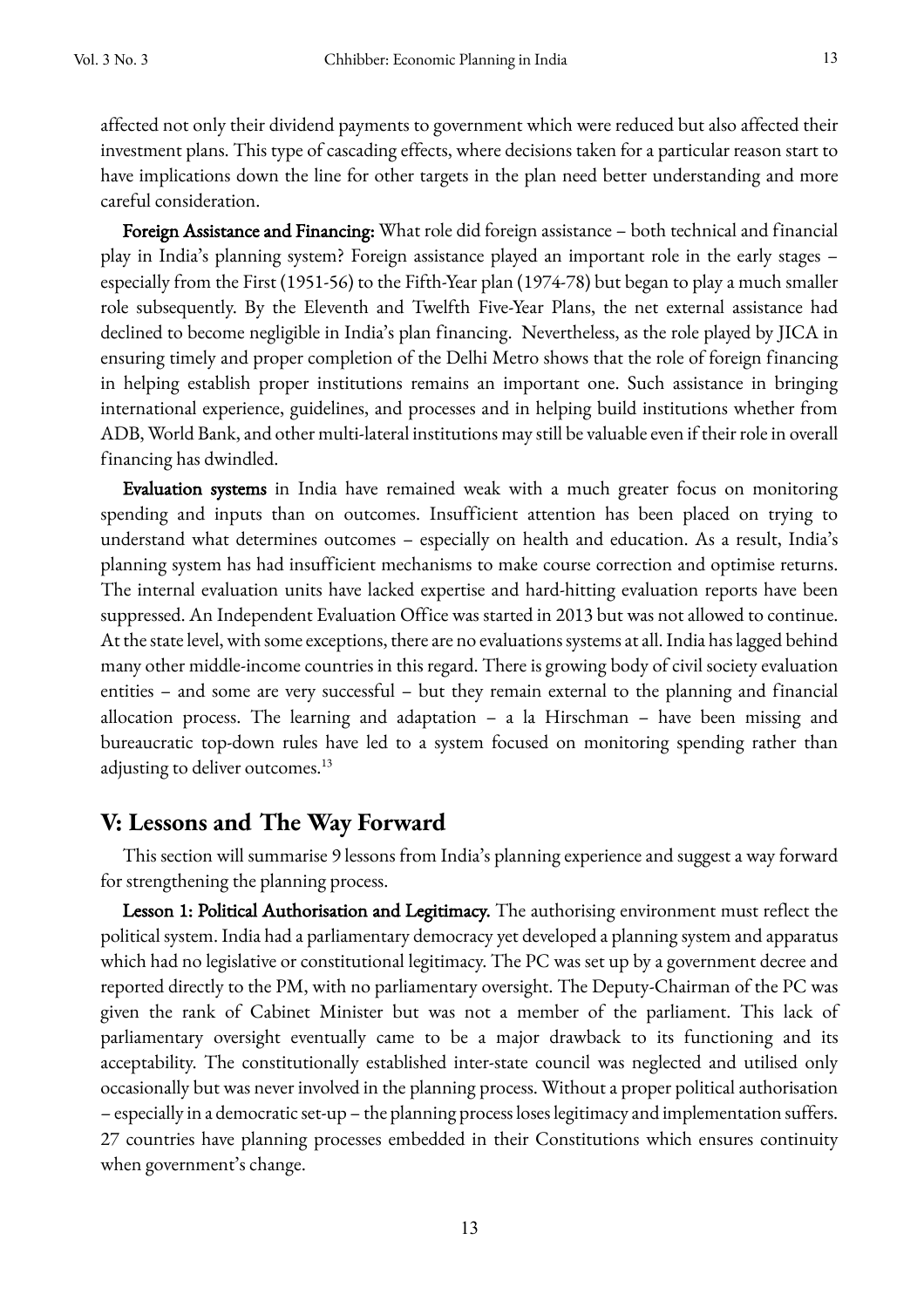Lesson 2: Overlap with Other Bodies The relationship between the PC and the Finance Commission – the constitutional body which decides on the share of revenues that are to be allocated between the union government and state governments and between states and increasingly to local government was never clarified. As a result, there was never any clarity at state level as to how much resources they would receive. With the establishment of a GST Council that has legislative authority there is now confusion between the role of this council and the Finance Commission. The NITI Aayog has no financial authority but does prepare a strategy – how this strategy gets implemented is not clear.

Lesson 3: Healthy Consultative Process is Vital. In a market-oriented economy, the role of planning changes from directed to indicative planning. But if the approach is not sufficiently consultative, it risks becoming more 'prescriptive'. But now India has swung to the other extreme – where there is no long -term planning at all. The Finance Ministry draws up an annual plan – based on feedback from sectoral ministries – the NITI Aayog can provide its inputs, but these can be easily ignored and the Vice-Chair of NITI Aayog has no presence in the Cabinet where the voice of a body designed for more long-term thinking is needed. The voice of state and local bodies in the planning process is also critical and top-down processes eventually create resentment and resistance.

Lesson 4: Shift from Input-Output Models to Behavioural and Pathway Models. Under indicative planning, the PC (or relevant planning institution) must be capable of understanding the responses and reactions to various policy changes. In India the PC continued with traditional input-output models which had lost their relevance after India liberalised in 1991. These models were unable to anticipate how the private sector would react to policies. System wide interlinkages were also not properly understood, as there was no capacity to understand them. In a market-oriented economy – the planning body – must have the analytical capacity to understand the complete and complex relationships between policies and programs. Such capacity was never developed in the PC and surprisingly does not even exist in the NITI Aayog which was set up as a think-tank. This becomes even more important in view of the need for planning under uncertainty due to climate change.

Lesson 5: Development Finance Assessment. The financing plan must be realistic and if underlying realities change, the plan must be revised in an appropriate manner. In India's case the plan's financing needs were not realistic and adjustments were not made if unforeseen expenditures emerged. Also, persistent cost over-runs, which improved somewhat over time – but nevertheless have persisted have put huge strains on the financing plans and resulting outcomes. Breaking large and long-term projects into more manageable bits is one possible solution. The new PPP models also had insufficient consideration of the government's contingent liabilities. Sometimes ad hoc pricing policies led to reduction in SOE investments. This led to excessive market borrowing, which then increased interest rates and reduced access to credit for the private sector.

Lesson 6: Staffing and Expertise. The planning bodies must be staffed with the best and the brightest with domain expertise that commands respect across the system. India started with this in the initial years of planning – but over time became a parking lot for administrative officers not needed elsewhere in the system. Without domain expertise their views and judgements lacked credibility and were resented by the rest of the governmental system. Ad-hoc appointments of Members of the Commission without any specified requisites and attributes were another issue that affected the credibility of the planning process. This problem persists with the NITI Aayog where ad-hoc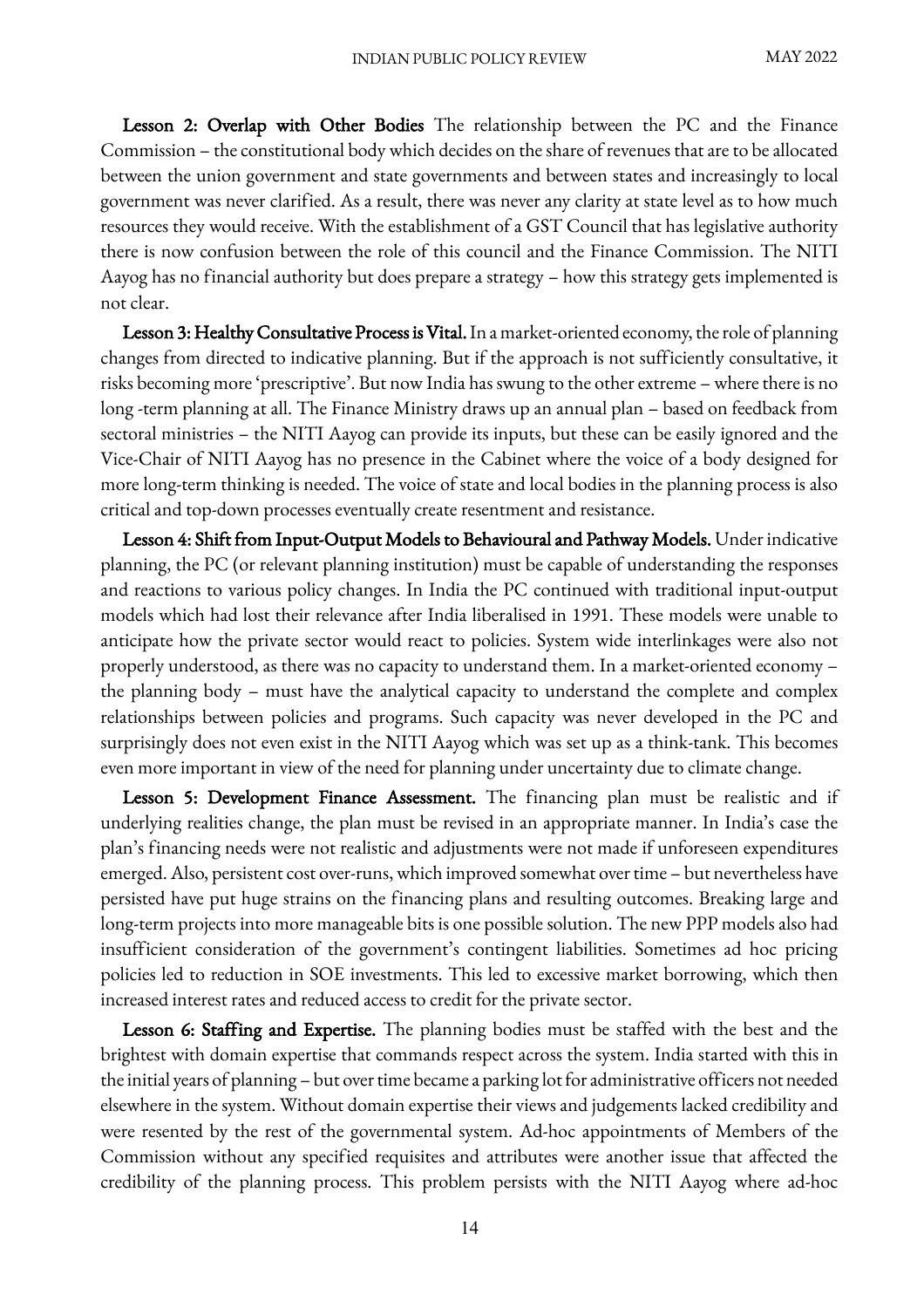appointments continue. The Vice-Chair of the planning body (assuming the PM is the Chair) must not only have technical capability but some political heft as well to be able to deal directly with state CM's and local bodies.

Lesson 7: Evaluation, Learning and Feedback. Unlike many middle-income countries, India lacked a proper independent evaluation system with feedback from its findings into the planning process. India has many civil society institutions doing evaluation, but their findings are used as and when convenient. There is no independent systematic evaluation system in government. An Independent Evaluation Office was set up in 2013 but was abolished in 2014. An evaluation department existed in the PC and continues in NITI Aayog, but its findings are not paid adequate attention. The Comptroller and Auditor General's office does financial audits and occasionally performance audits, but they are not a substitute for a proper evaluation system. Evaluation must also be made part and parcel of planning at the state level and every ministry so that there is a greater focus on outcomes and impact – not just on how much is spent.

Lesson 8: Long-term Planning and Link to SDG's. In India, long-term planning was given importance somewhat sporadically. India also did not align its planning targets to any global goals and targets until recently when the NITI Aayog has focused on the SDG's. But while NITI Aayog has set up the SDG monitoring system across the country and for each state it is not clear how these enter plan allocations. The planning bodies must be staffed with the right expertise to draw lessons from international experience and help states and districts make progress on the SDGs and help achieve them by 2030. India should also have the NITI Aayog take the lead to prepare an Integrated National Financing Framework, working closely with MOF and the state planning bodies to achieve the SDGs by 2030 as has been done by Bappenas in Indonesia.

Lesson 9: Cooperative Devolution and Convergence: Rising regional and inter-state imbalances that have developed since India shifted to a market economy have not been easy to address and have increased. An NIPFP study for NITI Aayog, has shown that while Finance Commission allocations are equalising, the transfers from the Planning Commission through general purpose and special CSS were in fact un-equalising (2015). Reducing central allocations to richer and more developed states also risks political backlash as they feel they are being penalised for better performance. But reducing the number of CSS to at best 10 core schemes, with 100 % central funding and using them specifically for correcting horizontal imbalance may be the way forward with a greater role for the Inter-State Council.

#### **India's Planning Process Going Forward**

India went away from planning just when the rest of the world discovered "new "national development planning. A review by Chimhowu et al (2019) of planning across the world shows that over 130 countries have produced national development plans to show their priorities for achieving SDGs. Many of the plans are a product of national consensus processes although some are produced mainly technocratic elites. The five-year (medium term) plan is the most popular although some countries have longer term visions documents. National Planning Commissions are back and play a lead role although Economic Ministries still dominate the process. Most national plans lack financing strategies a factor that can affect implementation and achievement of SDGs.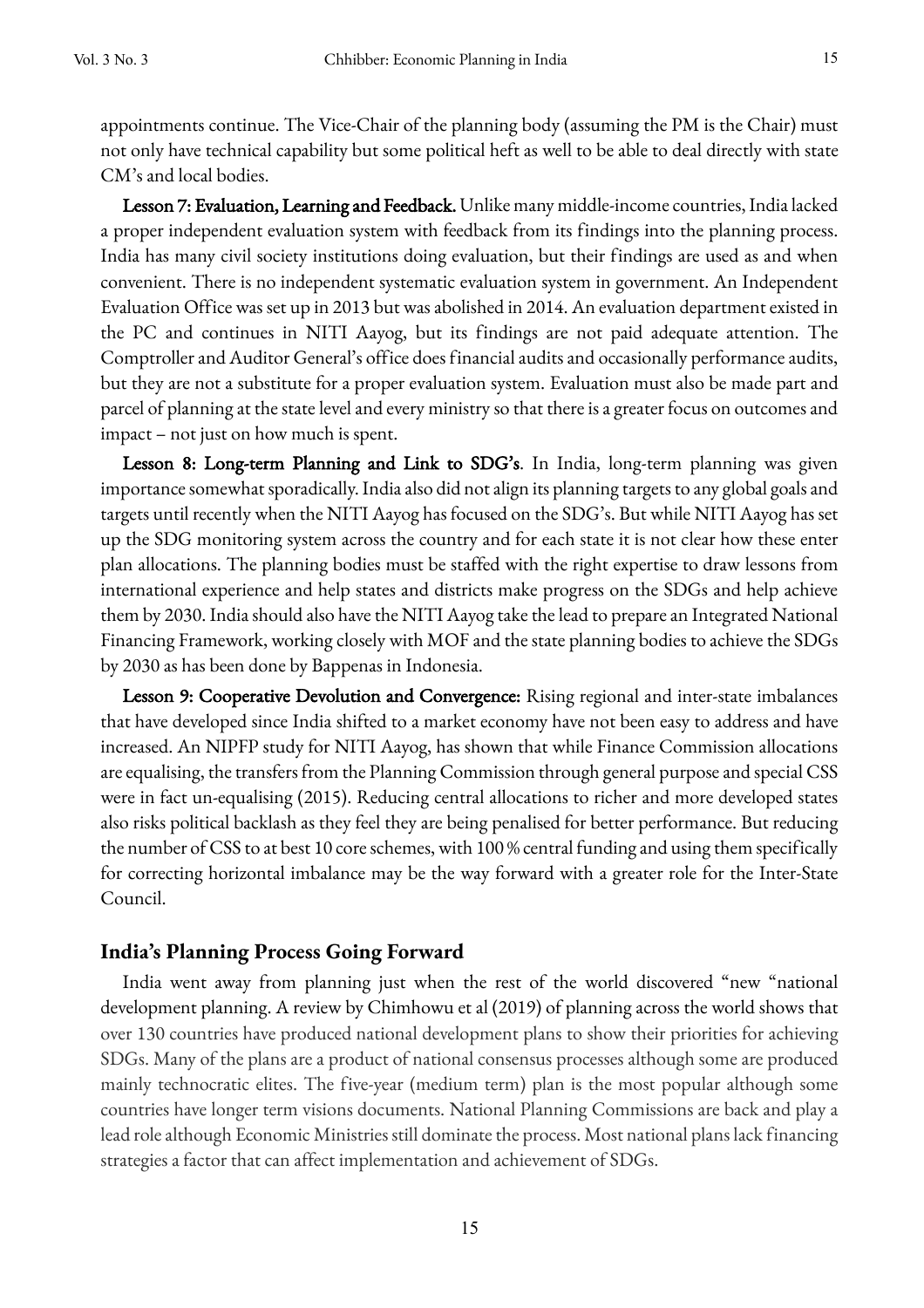For India, clearly the old Planning Commission had reached its useful life and needed to be ended. But India still needs some form of planning. NITI Aayog needs a revamp. It should be given a much clearer and central role and with a leadership team that has the requisite political heft and technical skills. The head of NITI Aayog should be a cabinet minister with the title of Minister of Economic Development and should be invited to all Cabinet meetings, to be a voice for long-term sustainable development, which often gets a short shrift in the hurly burly of short-term political calculus.<sup>14</sup> The institution should be authorised through an Act of Parliament so that it can have the required legitimacy and be answerable to Parliament. The technical skills in addition to sectoral expertise should also include expertise in economic systems and behavioural modelling, critical to understanding how market forces react to policy changes under indicative planning and in how development outcomes are affected by a variety of interventions, to achieve the SDGs. It should have the expertise to be a systems reform commission – to address intersectoral linkages and future challenges such as climate change and meeting the SDG targets as well as ensure greater horizontal equity between states through a few core CSSsand lead the way forward – not be just a reactive body or tasked with piecemeal special projects.

The NITI Aayog should be preparing a long-term perspective vision, now possibly all the way to 2047 India's 100<sup>th</sup> anniversary, an interim target of 2030 to dovetail that vision to the agreed SDG's and 5-year plans that are needed to move towards that vision. Without such a compass, it's not clear what direction is the country headed towards and how it should try and get there. The NITI Aayog should also prepare a National Investment Financing Framework to outline how best to achieve that vision and in the interim phase to achieve the SDG's. It need not be given financial power as was the case under the old PC - especially as the distinction between plan and non-plan expenditures does not exist anymore, but it should have the power to sign off on capital and recurrent expenditure allocations both to central ministries and to the states and to local administration. Without such a sign off power it can be easily by-passed and ignored.

The current NITI Aayog needs stronger leadership, a legitimised authorising environment and effective use by the government to play a central and key role in helping India achieve the SDGs by 2030 and become a prosperous country by 2047.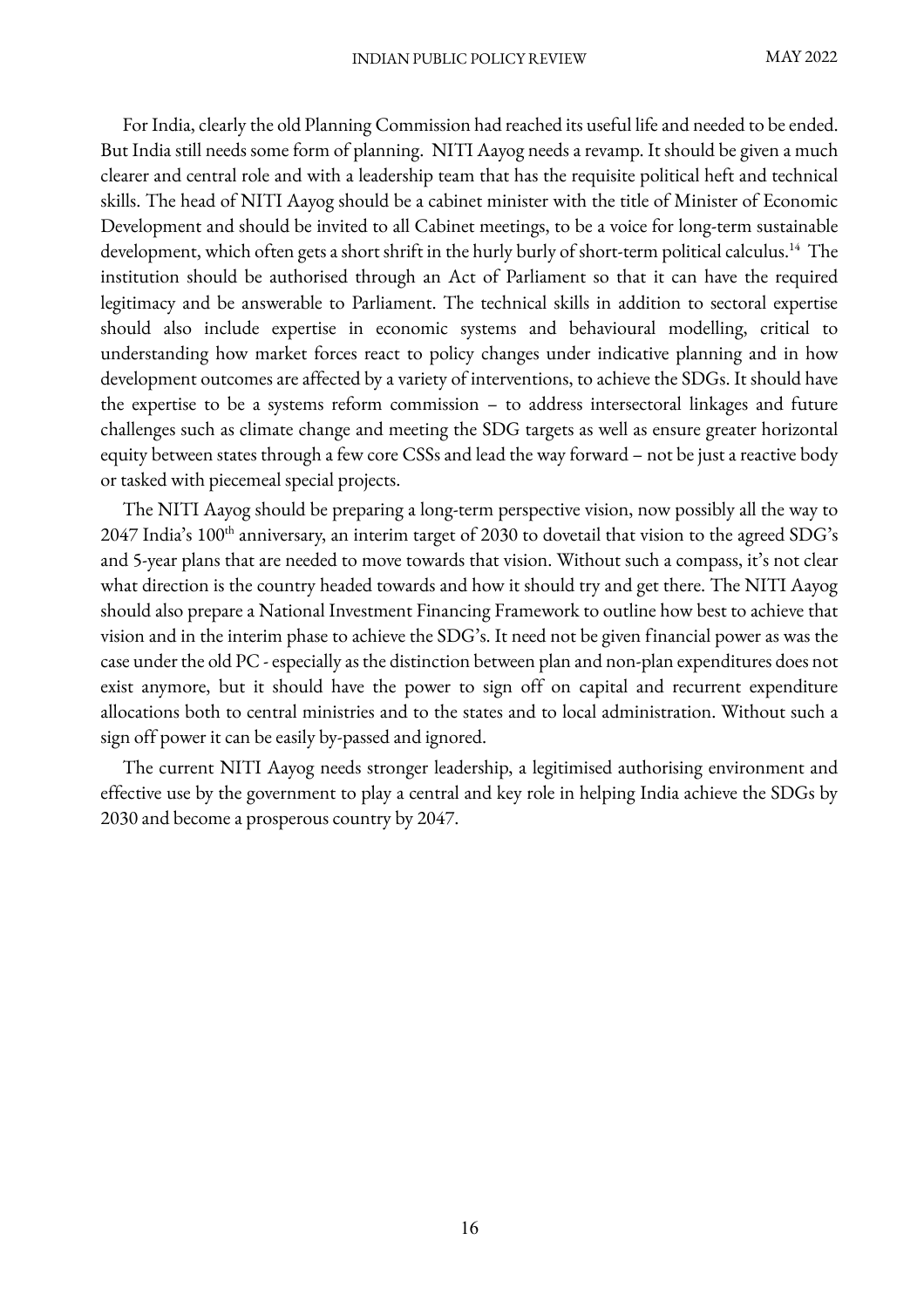### **References**

- Appadorai. 1974. *Documents on Political Thought in Modern India: v. 1*. Oxford University Press.
- Press Information Bureau. 2020. PM gives a clarion call for Atmanirbhar Bharat. 12 May. Accessed May 2021. https://pib.gov.in/PressReleasePage.aspx?PRID=1623391.
- n.d. Google Books Ngram Viewer. Accessed March 7, 2021. https://bit.ly/2PxZkVY.
- Singh, Joginder. n.d. "Namdhari Sikhs of Punjab: Historical Profile, JPS 21:2." https://punjab.global.ucsb.edu/sites/default/files/sitefiles/journals/volume21/21\_2/3- Joginder%20Singh%2021.2.pdf.
- Encyclopedia of India. 2020. Trade Policy, 1800-1947. Encyclopedia.com. Accessed March 7, 2020. https://www.encyclopedia.com/international/encyclopedias-almanacs-transcripts-andmaps/trade-policy-1800-1947.
- Petroleum Planning and Analysis Cell. 2021. State wise collection of SGST/UTGST. Ministry of Petroleum and Natural Gas, Government of India.
- Ernst & Young LLP & Shakti Sustainable Energy Foundation. 2018. " Discussion Paper on Carbon Tax Structure for India."
- Thirteenth Finance Commission. 2009. Report of the Task Force on Goods & Services Tax. Government of India.
- Rao, M Govinda. 2015. Central Transfers to States in India: Rewarding Performance While Ensuring Equity. Final Report of a Study Submitted to NITI Aayog, New Delhi: National Institute of Public Finance and Policy.
- NITI Aayog. 2019. SDG India Index and Dashboard. New Delhi: Niti Aayog; United Nations.
- Kelkar, Vijay. 2019. Towards India's New Fiscal Federalism. NIPFP Working paper series, New Delhi: National Institute of Public Finance and Policy.
- Sudarshan, RM. 2020. "The Planning Commission and Education." In Planning in the 20th Century and Beyond: India's Planning Commission and the Niti Aayog, by Santosh Mehrotra and Sylvie Guichard (ed). Cambridge University Press.
- Sen, P. 2020. "Plan but Do Not Over Plan." In Planning in the 20th Century and Beyond: India's Planning Commission and the Niti Aayog, by (ed.) Santosh Mehrotra and Sylvie Guichard. Cambridge University Press.
- Chhibber, Ajay. 2021. "India's demographic dividend or disaster? Mismanaged factors of production— Land, labor, infrastructure, cities." Journal of Infrastructure, Policy and Development 5 (1): 1-13.
- Mehrotra, Santosh. 2020. "Why Does India Need a Central Planning Institution in the 20th Century." In Planning in the 20th Century and Beyond: India's Planning Commission and the Niti Aayog, by Santosh Mehrotra and Sylvie Guichard. Cambridge University Press.
- C Rangarajan (Chairman). 2011. Efficient Management of Public Expenditure. High Level Expert Committee, New Delhi: Planning Commission, Government of India.
- Verma, Sunny. 2017. "Twelfth Five Year Plan: On weak economy, infrastructure investment projected to decline sharply." *The Indian Express*, 26 July: https://indianexpress.com/article/business/economy/twelfth-five-year-plan-on-weak-economyinfra-investment-projected-to-decline-sharply-4767150/.
- Rakesh, Mohan, and Vandana Aggarwal. 1990. "Commands and Controls: Planning for Indian Industrial Development: 1951-90." Journal of Comparative Economics 14 (4): 681-712.
- Singh, Ram. 2010. "Delays and Cost Overruns in Infrastructure Projects: Extent, Causes and Remedies." Economic and Political Weekly 45 (21): 43-54.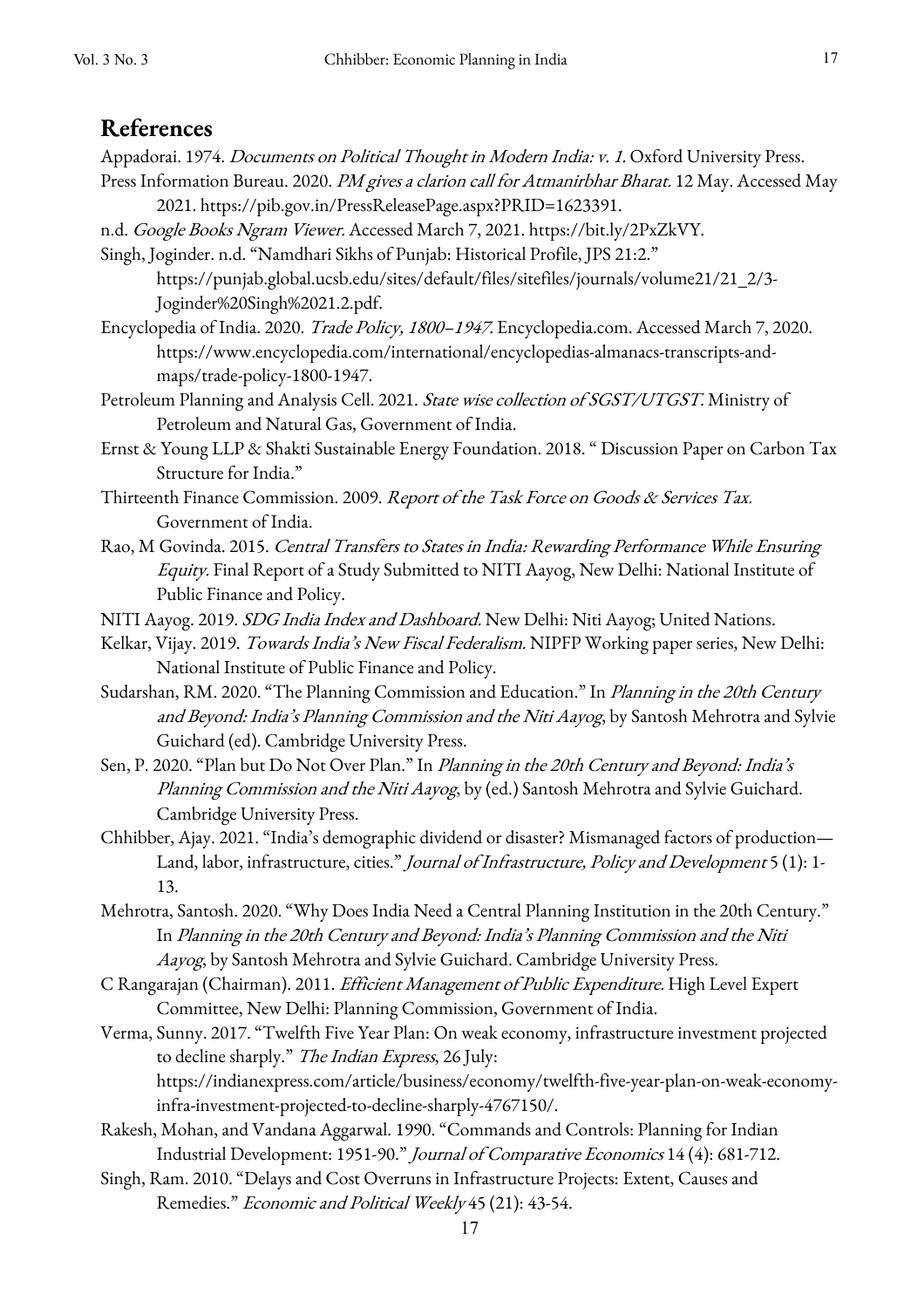- Bandyopadhyay, Sruti. 2017. The Delhi Metro: Effective Project Management in the Indian Public Sector. Case Study, New Delhi: Global Delivery Initiative.
- 2015. Report of the Committee on Revisiting and Revitalising Public Private Partnership Model of Infrastructure. Government Report, New Delhi: Department of Economic Affairs, Ministry of Finance.
- Chimhowu, Admos O., David Hulme, and Lauchlan T. Munro. 2019. "The 'New' national development planning and global development goals: Processes and partnerships." World Development 120: 76-89.

## **Notes**

<sup>4</sup> Integrated National Financing Framework (INFF) - https://inff.org/

<sup>5</sup> Below the State governments, in urban areas as of 2016 there were 96 municipal corporations, 1,494 municipalities, and 2,092 smaller municipalities (called Nagar Panchayats). There are 247,033 rural local bodies or panchayats, of which 515 are at the district level, 5,930 at the block level, and 240,588 at the village level. India also has an administrative structure with 741 districts with an appointed – not elected- district administrator.

<sup>6</sup> See Vijay's Kelkar Sukhamoy Chakravarty Lecture (2019)

<sup>7</sup> See also Dani Rodrik 2015 'Premature Deindustrialization'. Journal of Economic Growth 21: 1-33. <sup>8</sup> A good discussion of the problems of the Planning Commission can be found in "Role and functions" of NITI Aayog", Article in Economic and Political Weekly · January 2015, Govinda Marapalli Rao, The Takshashila Institution.

<sup>9</sup> In 2014 when it was abolished more than half the posts in the PC were occupied by officers on deputation. Mukherjee, S (2015) 'Niti Aayog to be Leaner 'Business Standard, 25 March 2015.

<sup>10</sup> The Gadgil formula was formulated with the formulation of the third five-year plan for the distribution of plan transfers amongst the states. It was named after D. R. Gadgil, then deputy chairman of the Planning Commission. The central assistance provided for in the first three plans and annual

<sup>1</sup> For a fuller description of India's economic history since independence see Chhibber, A and S.A. Soz (2021): Unshackling India: Hard Truths and Clear Choices for Economic Revival, Harper-Collins India, and a good review of India's planning shifts during this phase is available in Desai Nitin, Planning in a Liberalized Economy in Policymaking for Indian Planning, ed. Sameer Kochar, Skoch Foundation, New Delhi, 2012.

<sup>&</sup>lt;sup>2</sup> Even former Prime Minister Manmohan Singh lamented the lack of reform in the Planning Commission in April 2014 and had suggested it be turned into a Systems Reform Body.

<sup>&</sup>lt;sup>3</sup> Finance Minister Arun Jaitley made the following observation on the necessity of creating NITI Aayog, "The 65-year-old Planning Commission had become a redundant organization. It was relevant in a command economy structure, but not any longer. India is a diversified country, and its states are in various phases of economic development along with their own strengths and weaknesses. In this context, a 'one size fits all' approach to economic planning is obsolete. It cannot make India competitive in today's global economy.